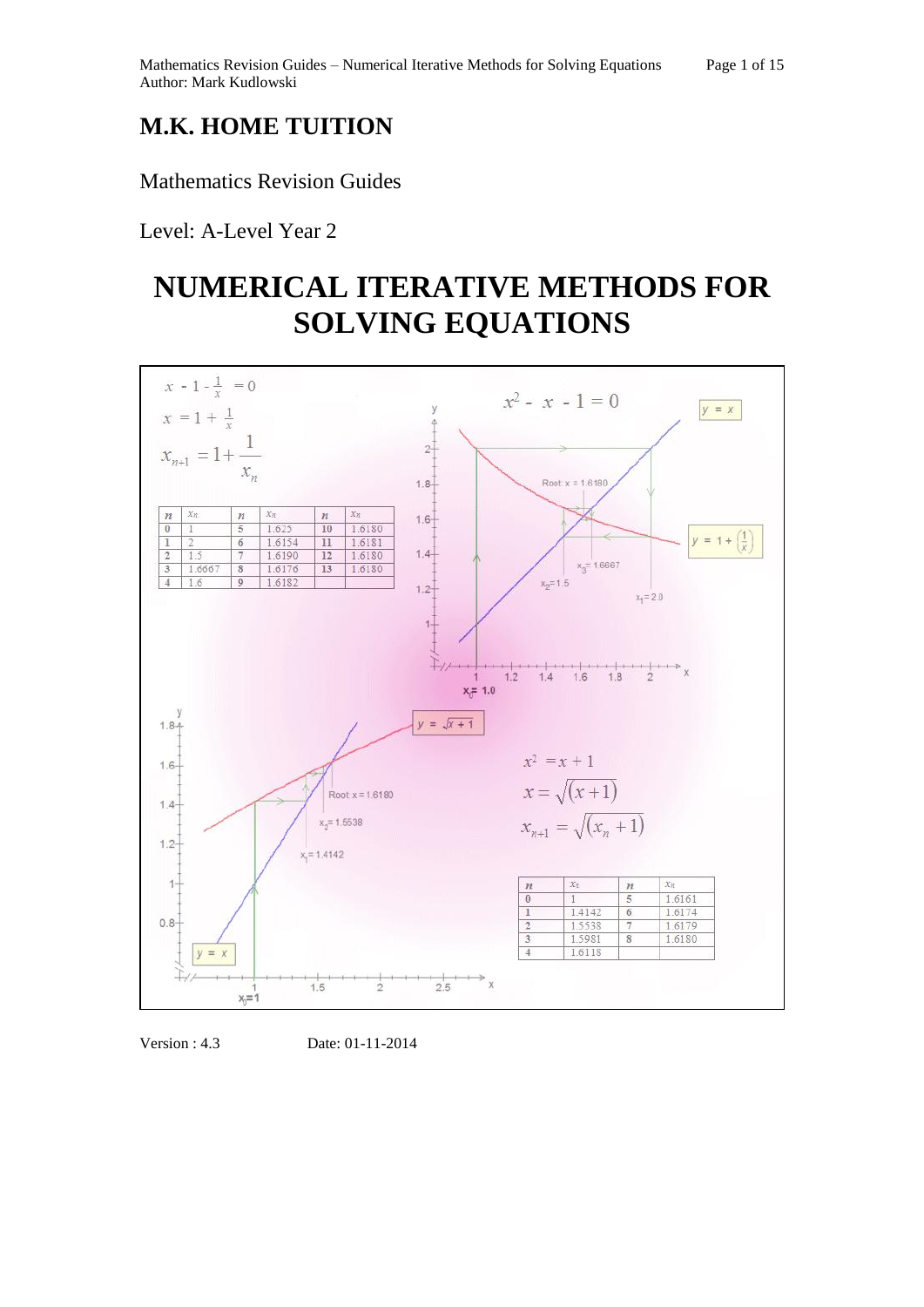### **NUMERICAL METHODS.**

#### **Overview .**

Most equations cannot be solved algebraically to give an exact answer, and therefore we have to resort to numerical approximations.

There are two main methods discussed at A-level :

- Formula iteration
- The Newton-Raphson method (in its own section)

Both methods rely on choosing a single 'starter' approximation to the root, with the intention of improving the accuracy with each successive step.

#### **Continuous Functions – change of sign.**

If the graph of a function has no breaks within an interval  $x = a$  to  $x = b$ , then the function is said to be **continuous** on the interval. For example, all polynomial functions are continuous everywhere, but the reciprocal function  $1/x$  is not continuous on any interval which contains the value  $x = 0$ .

If a function  $f(x)$  is continuous between  $x = a$  and  $x = b$ , and if  $f(a)$  and  $f(b)$  have different signs, then the interval from *a* to *b* will contain a root of  $f(x) = 0$ .

**Example (1):** Show that  $f(x) = x^3 - 4x^2 + 6 = 0$  has a root between 1 and 2.

Substituting for *x* gives  $f(1) = 3$  and  $f(2) = -2$ ; there is a change of sign between  $x = 1$  and  $x = 2$ . The function is continuous, therefore there is a root between 1 and 2.

**Example (2):** The function  $f(x) = \frac{1}{1-x}$ *f x*  $\overline{a}$  $=$ 1  $f(x) = \frac{1}{1}$  takes a value of 1 when  $x = 0$ , and -1 when  $x = 2$ .

There is a sign change in the interval  $0 < x < 2$ , but it does not signify a root here !

This is because the interval in question includes a discontinuity at  $x = 1$ .

In fact the equation  $f(x) = 0$  has no solution.

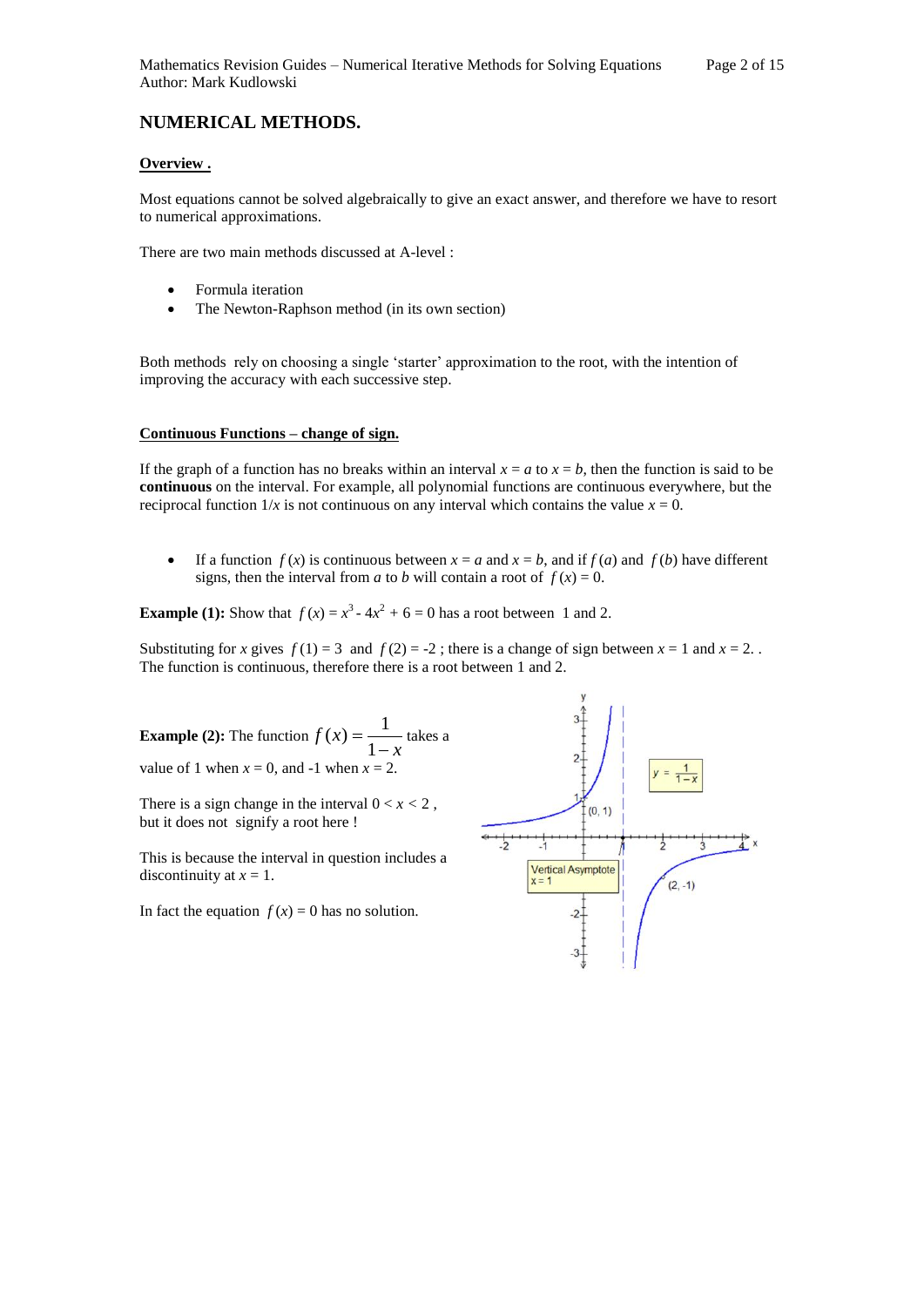#### **Formula iteration.**

With this method, we start with an approximation to a root and improve its accuracy by substituting into a formula. We can then repeat this process until we have the desired level of accuracy.

To create a simple iterative formula, we rearrange the equation so that *x* is expressed as a function of itself. From there, we can turn it into an iterative formula. The example below will be given in considerable illustrated detail, but there is no need to memorise it for examination questions.

**Example (3):** Solve the equation  $x^2 - x - 1 = 0$  by creating an iteration formula, and use 1 and -0.5 as the starting values for *x*. Stop the iteration when the result has converged to 4 decimal places.

(Although this is a quadratic, which can be solved using the general formula, we are choosing this example to illustrate the method. Its solutions are 1.618 and –0.618 to 3 decimal places.)

The equation can be rearranged in several ways.

One way is to re-express it (dividing by *x* ) as  $x - 1 - \frac{1}{x} = 0 \implies x = 1 + \frac{1}{x}$ .

This can be turned into an iterative formula by subscripting *x* on each side as follows:

$$
x_{n+1} = 1 + \frac{1}{x_n}
$$
 (Formula 3a)

The roots of the original equation correspond to the *x*coordinates of the points of intersection between the line  $y = x$  and the curve  $y = 1 + \frac{1}{x}$ .

Another rearrangement is 
$$
x^2 = x + 1 \implies x = \sqrt{x+1}
$$
.

The corresponding iterative formula is

$$
x_{n+1} = \sqrt{(x_n + 1)}
$$
 (Formula 3b)

The positive root of the original equation corresponds to the *x*- coordinate of the point of intersection between the line  $y = x$  and the curve  $y = \sqrt{(x+1)}$ .

A third one is to re-express it as  $x = x^2 - 1$ . The derived iterative formula is

$$
x_{n+1} = x_n^2 - 1
$$
 (Formula 3c)

The roots of the original equation correspond to the *x*coordinates of the points of intersection between the line  $y = x$  and the curve  $y = x^2 - 1$ .

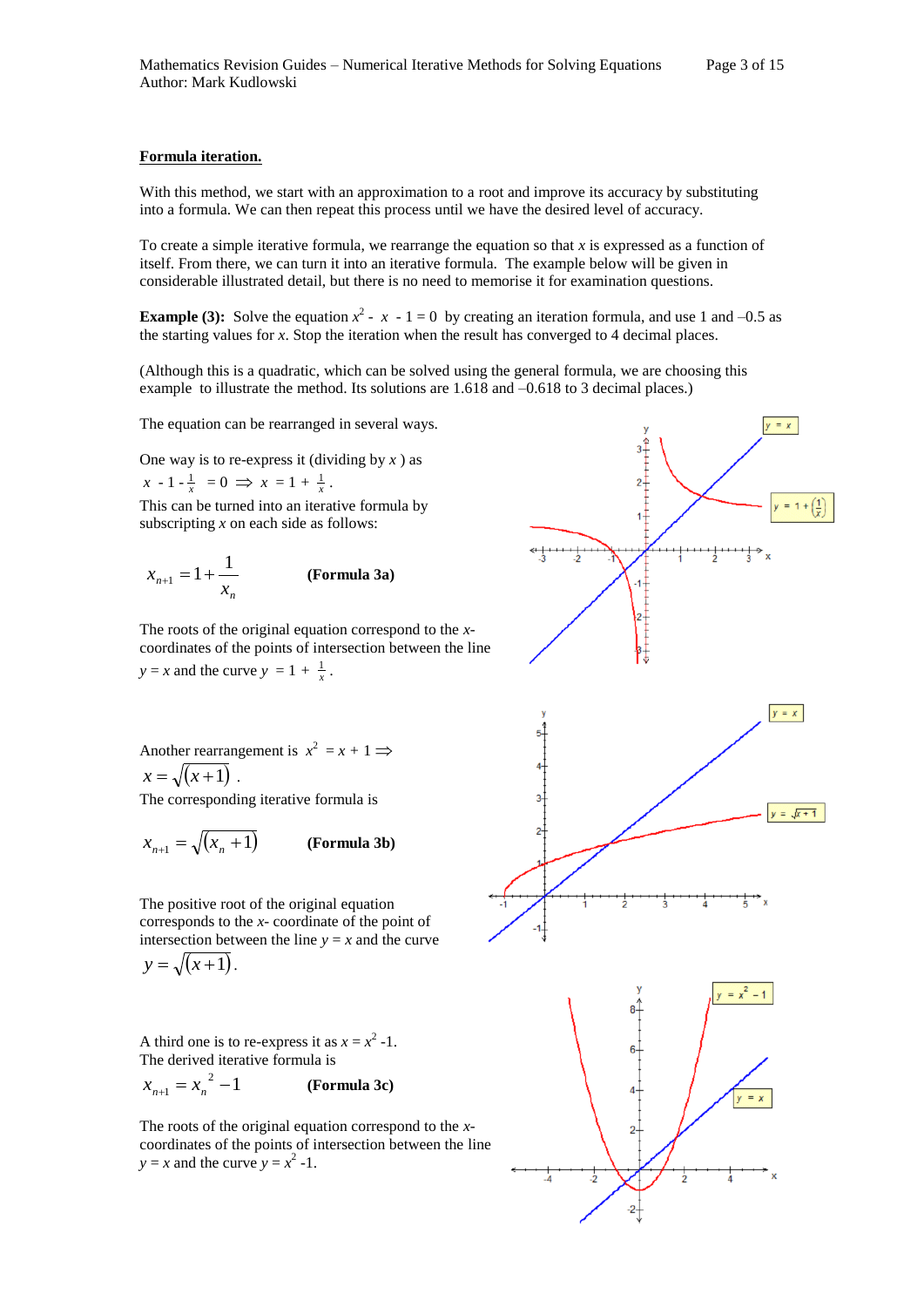**Using formula (3a):**  $n+1 - 1 - x$  $x_{n+1} = 1 + \frac{1}{n}$ 

On the calculator, it is a matter of pressing the  $\frac{1}{1}$  and  $\frac{1}{5}$  keys, followed by entering

*n*

*Ans* 1  $1+$ , and then pressing the  $\frac{1}{x}$  key throughout until sufficient accuracy has been reached.

| n | $x_n$           | n | $x_n$  | n  | $x_n$  |
|---|-----------------|---|--------|----|--------|
|   |                 |   | 1.625  | 10 | 1.6180 |
|   |                 |   | 1.6154 |    | 1.6181 |
|   | <sup>1</sup> .5 |   | 1.6190 | 12 | 1.6180 |
|   | 1.6667          |   | 1.6176 | 13 | 1.6180 |
|   | .6              | Λ | 1.6182 |    |        |

This converges to the positive root when choosing a starting value of 1.

This can be shown diagrammatically: Start from point (1, 0) on the *x*-axis (corresponding to the starting *x*).

Move up to the curve, and then across to the line  $y = x$ .

This gives the next value of *x,* i.e. 2.

Move down to the curve, and across to the line  $y = x$  again.

This gives the next *x-*value *,* i.e. 1.5.

Repeating this process creates a 'cobweb' diagram as each *x*-value oscillates around the root (1.6180 to 4 dp) in ever-smaller intervals.



When trying to find the negative root, choosing a starting value of 0 or -1 causes the iterative process to 'fall over' – one of several things that can go wrong with a formula iteration.

| n | $x_n$              |
|---|--------------------|
|   |                    |
|   |                    |
|   | Falls over -       |
|   | division by zero ! |

Different starting values also lead to wildly varying results:

| n | $x_n$       | n | $x_n$     | n  | $x_n$  |
|---|-------------|---|-----------|----|--------|
|   | $-0.6$      |   | $-0.7$    |    | 1.8333 |
|   | $-0.6667$   |   | $-0.4286$ |    | 1.5455 |
|   | $-0.5$      |   | $-1.3333$ |    | 1.6471 |
|   |             |   | 0.25      |    | 1.6071 |
|   |             |   |           | 10 | 1.6222 |
|   | Falls over! |   | .2        |    | 1.6164 |

A starting value of -0.6 causes the iteration to fall over, and a starting value of -0.7 ends up converging to the positive root of the equation.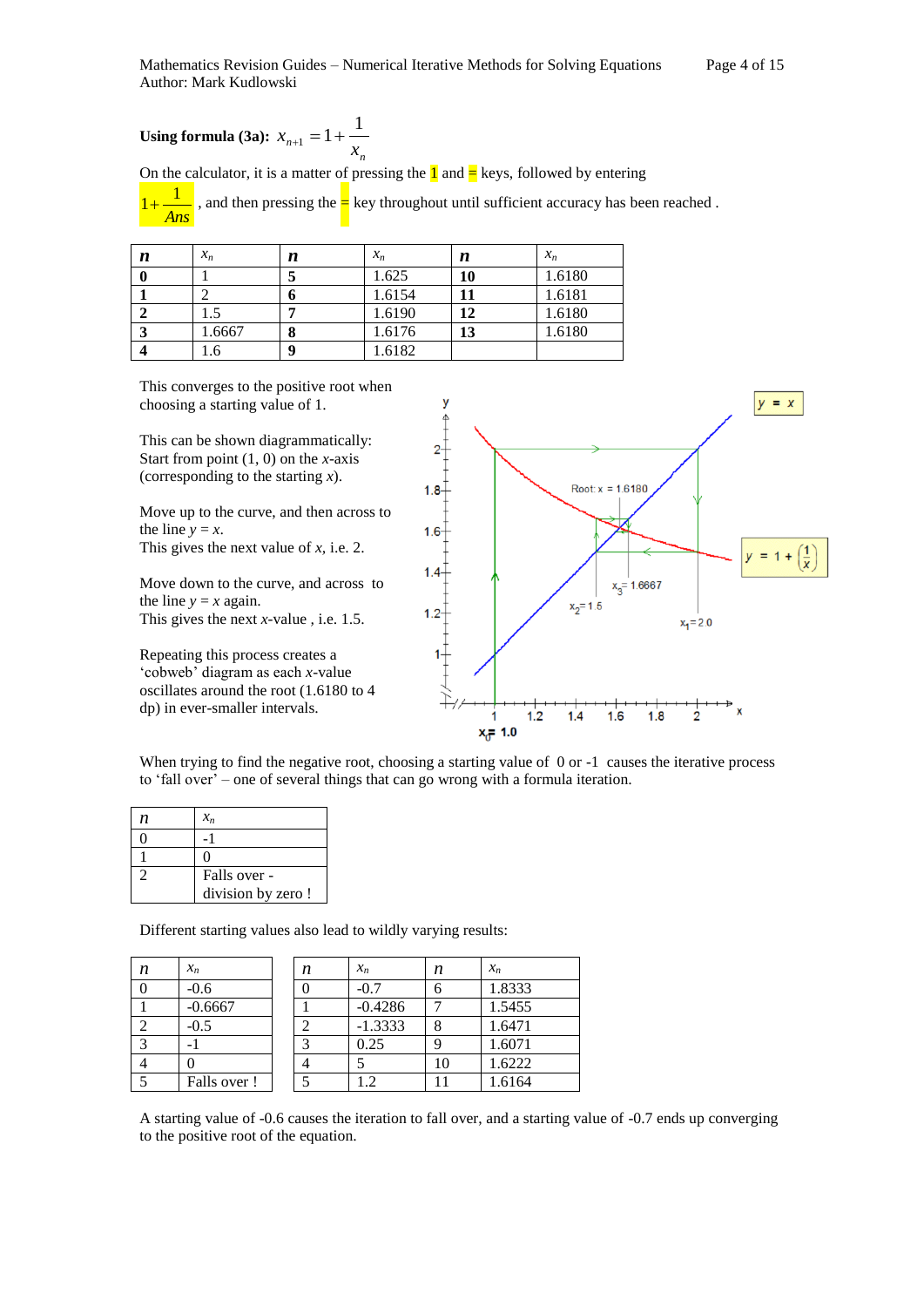Mathematics Revision Guides – Numerical Iterative Methods for Solving Equations Page 5 of 15 Author: Mark Kudlowski

**Using formula (3b):**

$$
x_{n+1} = \sqrt{(x_n + 1)}
$$

Calculator: key **1** and  $=$  keys, followed by entering  $\sqrt{1 + Ans}$  and then repeatedly pressing the  $=$  key.

| n | $x_n$  | n | $x_n$  |
|---|--------|---|--------|
|   |        | 5 | 1.6161 |
|   | 1.4142 |   | 1.6174 |
|   | 1.5538 |   | 1.6179 |
|   | 1.5981 |   | 1.6180 |
|   | 1.6118 |   |        |

This also converges to the positive root when choosing a starting value of 1.

Start from point (1, 0) on the *x*-axis (corresponding to the starting *x*).

Move up to the curve, and then across to the line  $y = x$  to give the next value of *x,* or 1.4142 to 4 d.p.

Move up to the curve, and across to the line  $y = x$  again. This gives the next *x-*value, 1.5538 to 4 d.p.

Repeating this process creates a 'staircase' diagram as each *x*-value approaches the root (1.6180 to 4 dp) more closely. This is a different pattern from the 'cobweb' from formula (3a).



If we tried to find the other root (between  $0$  and  $-1$ ), there would be a problem:

| n            | $x_n$  |
|--------------|--------|
| ı            | $-0.5$ |
| 1            | 0.7071 |
| $\mathbf{2}$ | 1.3066 |
| 3            | 1.5187 |
| 4            | 1.5871 |
| 5            | 1.6084 |

This looks to be converging to the positive root as well.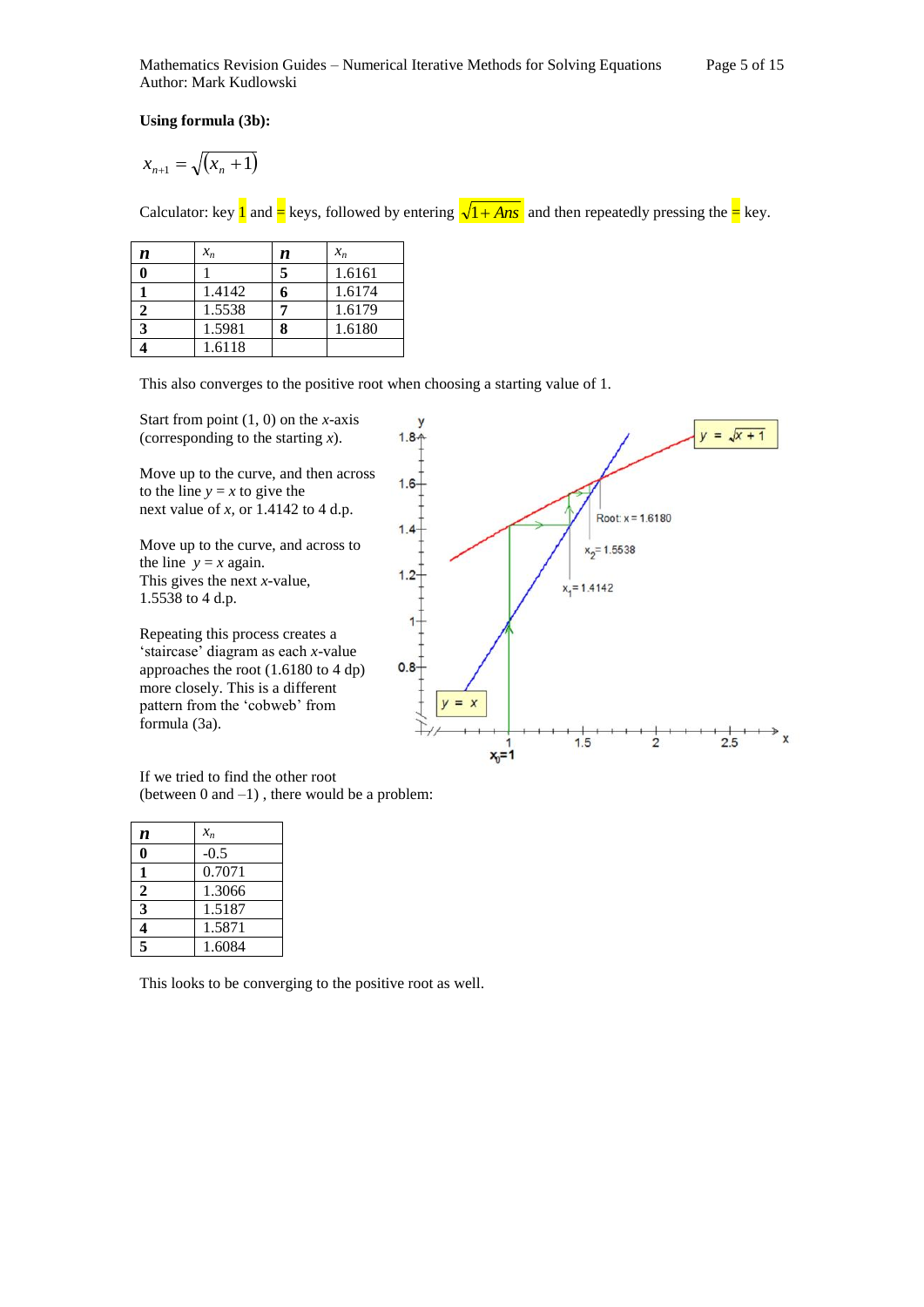## **Using formula (3c):**  $x_{n+1} = x_n^2 - 1$

This formula will be found to be unsatisfactory for iteration, but will highlight several of the problems that might be encountered when choosing an inappropriate formula.

We will try and find the positive root of the equation by starting with  $x_0 = 1$ .

Calculator: press  $\frac{1}{2}$  and  $\frac{1}{2}$  keys, followed by entering  $\frac{2Mn s^2 - 1}{2}$  and then repeatedly pressing the  $\frac{1}{2}$  key.

| $\boldsymbol{n}$        | $x_n$          |
|-------------------------|----------------|
| 0                       |                |
|                         | $\overline{0}$ |
| $\overline{2}$          |                |
| $\overline{\mathbf{3}}$ | $\theta$       |
|                         |                |

By choosing  $x_0 = 1$ , the formula appears to end up oscillating between 0 and -1 without giving a root.

Start from point (1, 0) on the *x*-axis, we are already on the curve, so we move across to the line  $y = x$  to give the next value of *x*, namely  $x_1$  or 0.

Moving down to the curve, and across to the line  $y = x$  again, gives the next value of *x*,  $x_2$  or  $-1$ .

Moving up to the curve, and across to the line  $y = x$  again, gives the next value of *x, x*<sup>3</sup> or 0.

Moving down to the curve, and across to the line  $y = x$  again, gives the next value of *x*,  $x_4$  or  $-1$ .

The iteration has become stuck in an infinite loop !

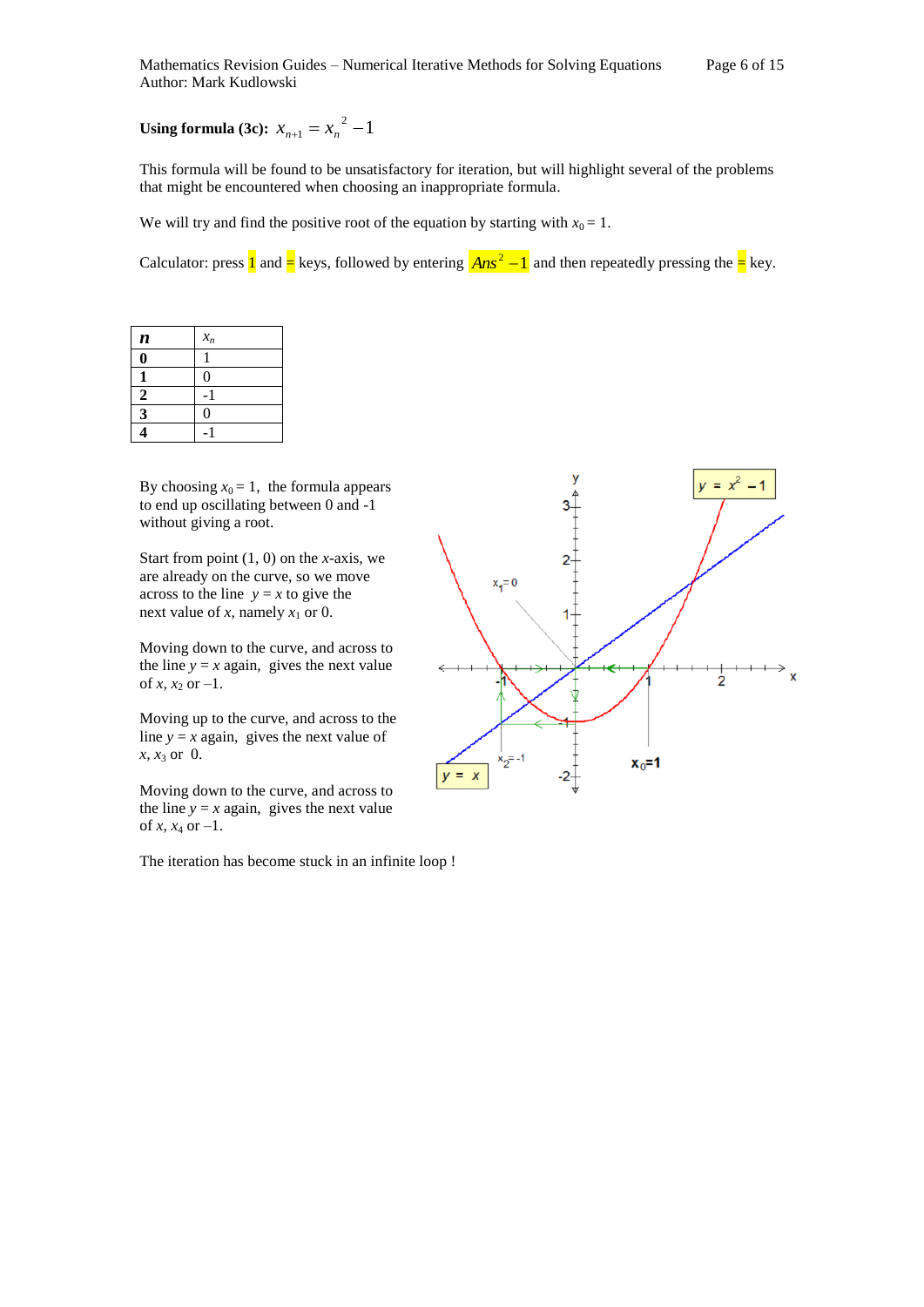Trying to find the positive root using  $x_0 = 2$  is also no help !

| $\boldsymbol{n}$ | $x_n$ |
|------------------|-------|
|                  | 2     |
|                  |       |
| 2                | 8     |
| $\mathbf{R}$     | 63    |
|                  | 3968  |

The iteration 'blows up' by diverging further and further from the solution !

We start from point (2, 0) on the *x*-axis, so we move up to the curve and then across to the line  $y = x$  to give the next value of *x*, namely  $x_1$  or 3.

Moving up to the curve, and across to the line  $y = x$  again, gives the next value of *x*, *x*<sub>2</sub> or 8.

It can clearly be seen that we have a 'diverging staircase' scenario, where the subsequent values of *x* become indefinitely large.

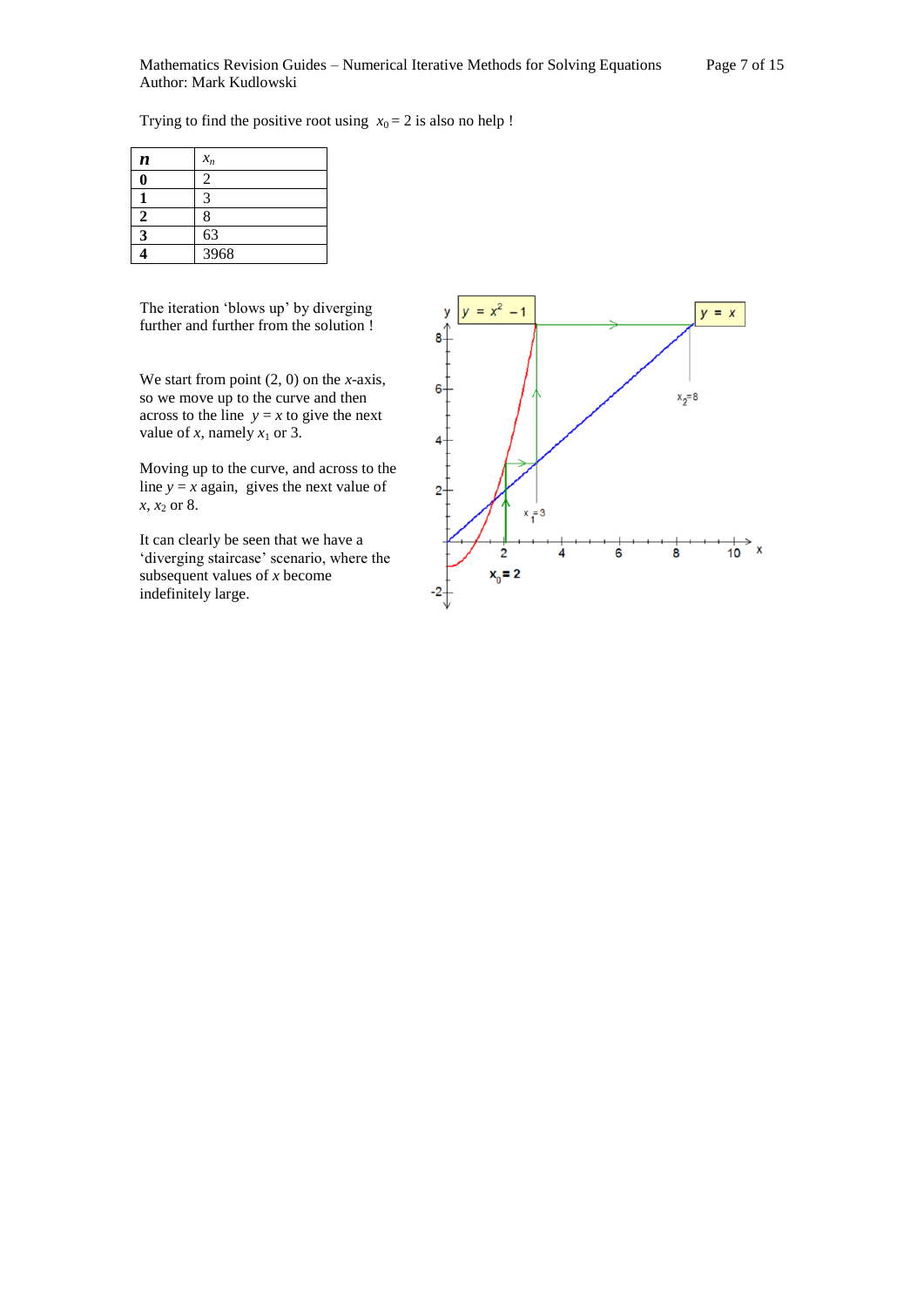Finally we try and find the negative root using a value other than 0 or  $-1$ , say  $x_0 = -0.5$ .

We already know that using a starting value of  $0$  or  $-1$  would lead us into an infinite loop, so we try a different starting value.

| n | $x_n$     | n | $x_n$     |
|---|-----------|---|-----------|
| 0 | $-0.5$    | 5 | $-0.8802$ |
|   | $-0.75$   | h | $-0.2253$ |
| 2 | $-0.4375$ | 7 | $-0.9492$ |
| 3 | $-0.8086$ | 8 | $-0.0990$ |
|   | $-0.3462$ | 9 | $-0-9902$ |

Start from point (-0.5, 0) on the *x*axis (corresponding to  $x_0$ ).

Move down to the curve, and then across to the line  $y = x$ . This gives  $x_1$ , or  $-0.75$ .

Move up to the curve, and across to the line  $y = x$  again. This gives  $x_2$ , i.e.  $-0.4375$ .

Move down to the curve, and then across to the line  $y = x$ . This gives  $x_3$ , or  $-0.8086$ .

We can see that, although we have a 'cobweb' diagram here, successive iterations extend *outwards* away from the root, so that the process will not converge.

(In fact, it will end up oscillating between 0 and  $-1$ ).

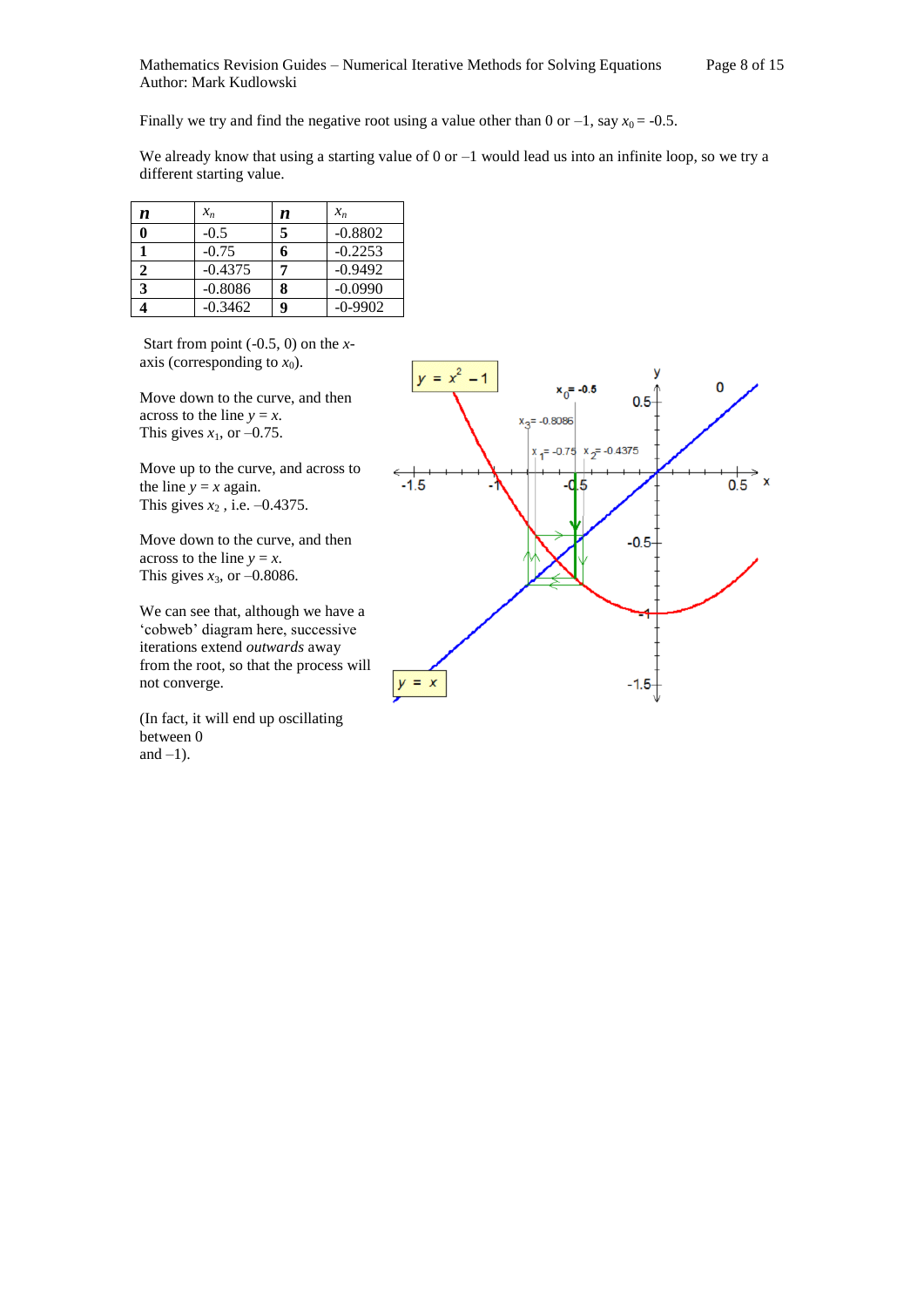Some examination questions give a suggested formula for you.

**Example (4):** Verify that the formula  $x_{n+1} = \frac{-n}{2x_n - 1}$  $^{2}+1$  $1-\frac{1}{2x_n}$  –  $\overline{+}$  $_{+1} =$ *n n*  $n+1$  –  $\frac{1}{2x}$  $x_{n+1} = \frac{x_n^2 + 1}{2}$  is a rearrangement of  $x^2 - x - 1 = 0$ .

Substitute  $x_0 = 2$  and  $-1$ , and hence find the roots of the equation to 6 decimal places. What do you notice about the convergence ?

Removing the subscripts and rearranging the iteration formula we have  $x = \frac{x^2 + 1}{2x - 1}$  $^{2}+1$  $\overline{a}$  $=\frac{x^2+1}{2}$ *x*  $x = \frac{x}{2}$  $\Rightarrow$   $x(2x-1) = x^2 + 1 \Rightarrow 2x^2 - x = x^2 + 1 \Rightarrow 2x^2 - x - x^2 - 1 = 0 \Rightarrow x^2 - x - 1 = 0$ .

Key  $2$  and  $=$  , followed by entering  $\frac{2(Ans) - 1}{2(Ans) - 1}$  $2^2+1$ ÷,  $\overline{+}$ *Ans*  $\frac{Ans^2+1}{3}$  and then repeatedly pressing the  $\frac{1}{3}$  key.

Repeat the above, but with start value of -1.

| n | $x_n$    | n | $x_n$       |
|---|----------|---|-------------|
|   |          |   |             |
|   | 1.666667 |   | $-0.666667$ |
|   | 1.619048 |   | $-0.619048$ |
|   | 1.618034 |   | $-0.618034$ |
|   | 1.618034 |   | $-0.618034$ |

| n | $x_n$    | n | $x_n$                    |
|---|----------|---|--------------------------|
| 0 |          |   | $\overline{\phantom{a}}$ |
|   | 1.666667 |   | $-0.666667$              |
| 2 | 1.619048 |   | $-0.619048$              |
| 3 | 1.618034 |   | $-0.618034$              |
| 4 | .618034  |   | $-0.618034$              |

This rearrangement converges far more rapidly than the other two, giving 6-decimal place values of 1.618034 and –0.618034.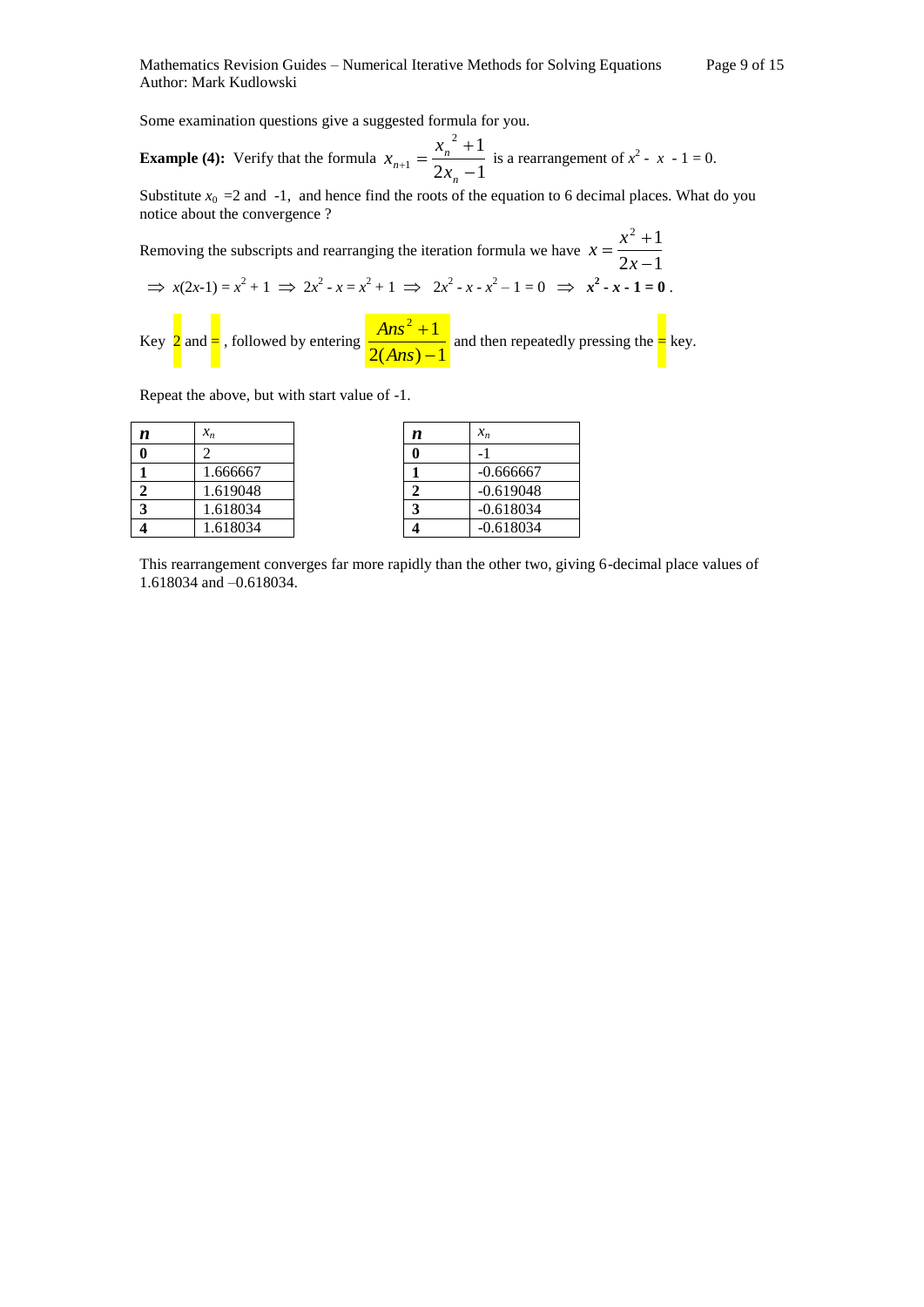**Example (5):** Find the roots of  $e^x - 5x - 4 = 0$  by choosing suitable iteration formulae, to 4 decimal places. Use 3 and –1 as the starting values.

Rearrange as  $e^x = 5x + 4$ , and by taking logs of both sides, we have  $x = \ln(5x + 4)$ and hence  $x_{n+1} = \ln (5x_n + 4)$ 

Key  $3$  and  $\equiv$ , followed by entering  $\ln(5Ans + 4)$  and then repeatedly pressing the  $\equiv$  key.

| n | $x_n$  | n | $x_n$  |
|---|--------|---|--------|
|   |        | 5 | 2.9244 |
|   | 2.9444 | 6 | 2.9244 |
|   | 2.9297 |   | 2.9243 |
| 3 | 2.9258 | 8 | 2.9243 |
|   | 2.9247 | q | 2.9243 |

This rearrangement falls over at once when starting with  $x = -1$ , as the first step would attempt to find  $ln (-1)$ .

We can also rearrange the original equation as

$$
5x = e^x - 4 \implies x = \frac{e^x - 4}{5} \text{ and thus } x_{n+1} = \frac{e^{x_n} - 4}{5}.
$$
  
Key  $\frac{1}{2}$  and  $\frac{1}{2}$ , followed by entering  $\frac{e^{Ans} - 4}{5}$  and then repeatedly pressing the  $\frac{1}{2}$  key.

The first root was found with a starting value of 3, so try finding the root using a start value of -1:

| n | $x_n$     | n | $x_n$     |
|---|-----------|---|-----------|
|   |           |   | $-0.7008$ |
|   | $-0.7264$ |   | $-0.7008$ |
|   | $-0.7033$ |   |           |
|   | $-0.7010$ |   |           |
|   | $-0.7008$ |   |           |

: the roots of  $e^x - 5x - 4 = 0$  are 2.9243 and  $-0.7008$  to 4 decimal places.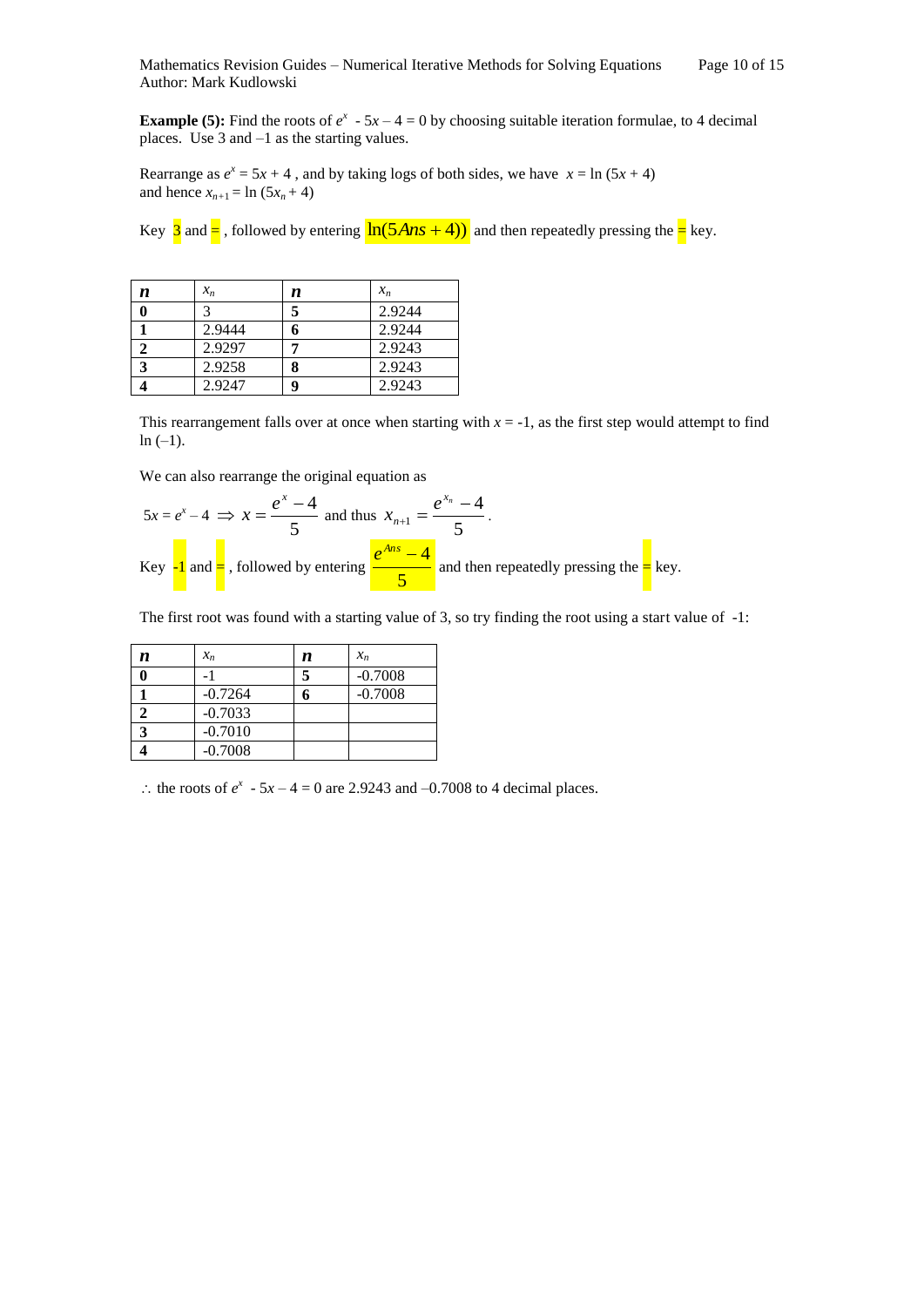**Example (6) :** i) Show that the equation  $9x^2 - \tan^{-1} x = 0$  where *x* is in radians and non-zero, produces the iteration formula  $x_{n+1} = \frac{1}{2} \sqrt{\tan^{-1}(x_n)}$  $t_1 = \frac{1}{2} \sqrt{\tan \theta}$ 3  $1 \sqrt{1-\frac{1}{2}}$  $t_{+1} = \frac{1}{2} \sqrt{\tan^{-1}(x_n)}$ .

ii) Use a starting value of  $x = 0.1$  to solve the equation  $9x^2 - \tan^{-1} x = 0$  correct to 3 decimal places.

i) We rearrange the original equation as  $9x^2 = \tan^{-1} x$ , and taking square roots of both sides,

$$
3x = \sqrt{\tan^{-1}(x)} \Rightarrow x = \frac{1}{3}\sqrt{\tan^{-1}(x)}
$$

The final iteration formula is  $x_{n+1} = \frac{1}{2} \sqrt{\tan^{-1}(x_n)}$  $t_1 = \frac{1}{2} \sqrt{\tan \theta}$ 3  $1 \sqrt{\frac{1}{\tan^{-1}}$  $t_{+1} = \frac{1}{2} \sqrt{\tan^{-1}(x_n)}.$ 

Key  $\overline{0.1}$  and  $\equiv$ , followed by entering  $\frac{1}{2}\sqrt{\tan^{-1}(Ans)}$ 3  $\frac{1}{2} \sqrt{\tan^{-1}(Ans)}$  and then repeatedly pressing the  $=$  key.

The iteration results are :

| n | $x_n$  | n | $x_n$  |
|---|--------|---|--------|
|   | 0.1    | 5 | 0.1103 |
|   | 0.1052 |   | 0.1105 |
|   | 0.1079 |   | 0.1106 |
| 3 | 0.1093 |   | 0.1106 |
|   | 0.1100 | 9 | 0.1106 |

The non-zero solution of  $9x^2 - \tan^{-1} x = 0$  is 0.111 to 3 decimal places.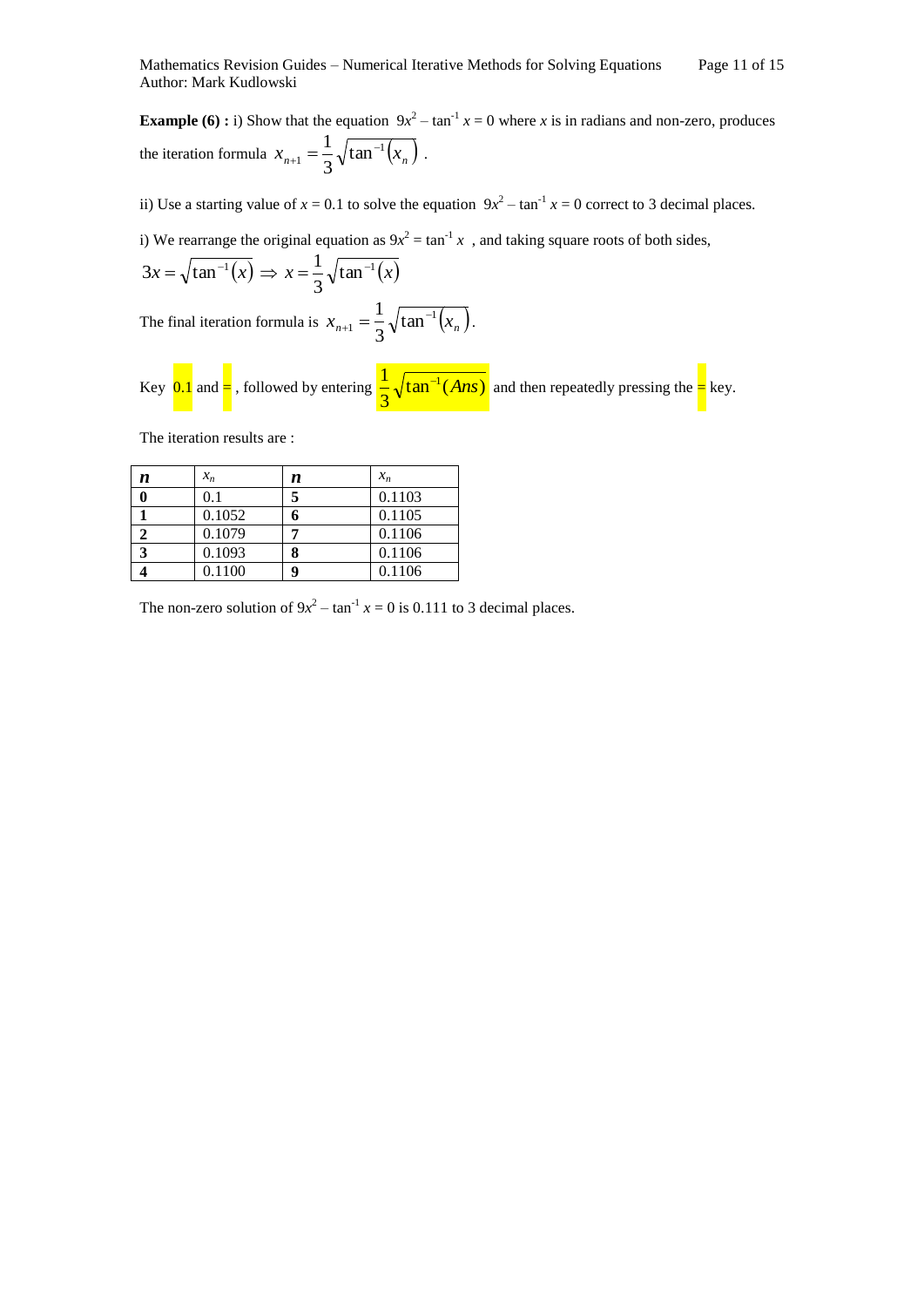#### **Checking the suitability of an iteration formula.**

Sometimes, an iterative formula might be unsatisfactory because a) convergence is too slow, b) the iteration becomes 'stuck' in an infinite loop, c) the iteration 'blows up' or d) the iteration 'falls over'.

The full study of iterative formulae requires difficult analysis beyond the scope of A-level, and therefore an examination question would include a 'ready-tweaked' formula, as in the next examples.

**Example (7):** i) Show that the iterative formula  $x_{n+1} = \frac{p_1 p_2}{2x_n(x_n - 2)}$  $3^3 - 6$  $1-\frac{1}{2x_n(x_n-1)}$  $\overline{a}$  $n_{+1} =$  $n \lambda_n$  $\alpha_{n+1} = \frac{x_n}{2x_n(x)}$  $x_{n+1} = \frac{x_n^3 - 6}{2}$  can be obtained by rearranging the equation  $x^3 - 4x^2 + 6 = 0$ .

ii) Hence, find a root of  $x^3 - 4x^2 + 6 = 0$ , using a starting value of 3.

- i) We begin by writing the formula as  $x = \frac{x-6}{2x(x-2)}$  $\bigg)$  $\setminus$  $\overline{\phantom{a}}$  $\setminus$ ſ  $\overline{a}$  $=\left(\frac{x^3-1}{\sqrt{2}}\right)$  $2x(x-2)$  $3^3 - 6$ *x x*  $x = \left( \frac{x^3 - 6}{2} \right) \implies 2x^2(x - 2) = x^3 - 6$
- $\Rightarrow$  2x<sup>3</sup> 4x<sup>2</sup> x<sup>3</sup> + 6 = 0  $\Rightarrow$  x<sup>3</sup> 4x<sup>2</sup> + 6 = 0

ii) Results of the iteration using the formula  $x_{n+1} = \frac{a_{n+1}}{2x_n(x_n - 2)}$  $3^{3}-6$  $1-\frac{1}{2x_n(x_n-1)}$  $\overline{a}$  $_{+1} =$  $n \lambda_n$  $a_{n+1} = \frac{x_n}{2x_n(x)}$  $x_{n+1} = \frac{x}{2}$ 

Key  $\frac{3}{2}$  and  $\frac{3}{2}$ , followed by entering  $\frac{24.28}{2 \text{Ans.} (\text{Ans} - 2)}$  $3^3-6$ ÷, ÷, *Ans Ans*  $\frac{Ans^3 - 6}{3}$  and then repeatedly pressing the  $\frac{1}{3}$  key.

| n | $x_n$  |
|---|--------|
|   | 3      |
| 2 | 3.5    |
| 3 | 3.5119 |
|   | 3.5138 |
| 5 | 3.5141 |

This iteration formula has converged to the root between 3 and 4, and its value is 3.5141 to 4 decimal places.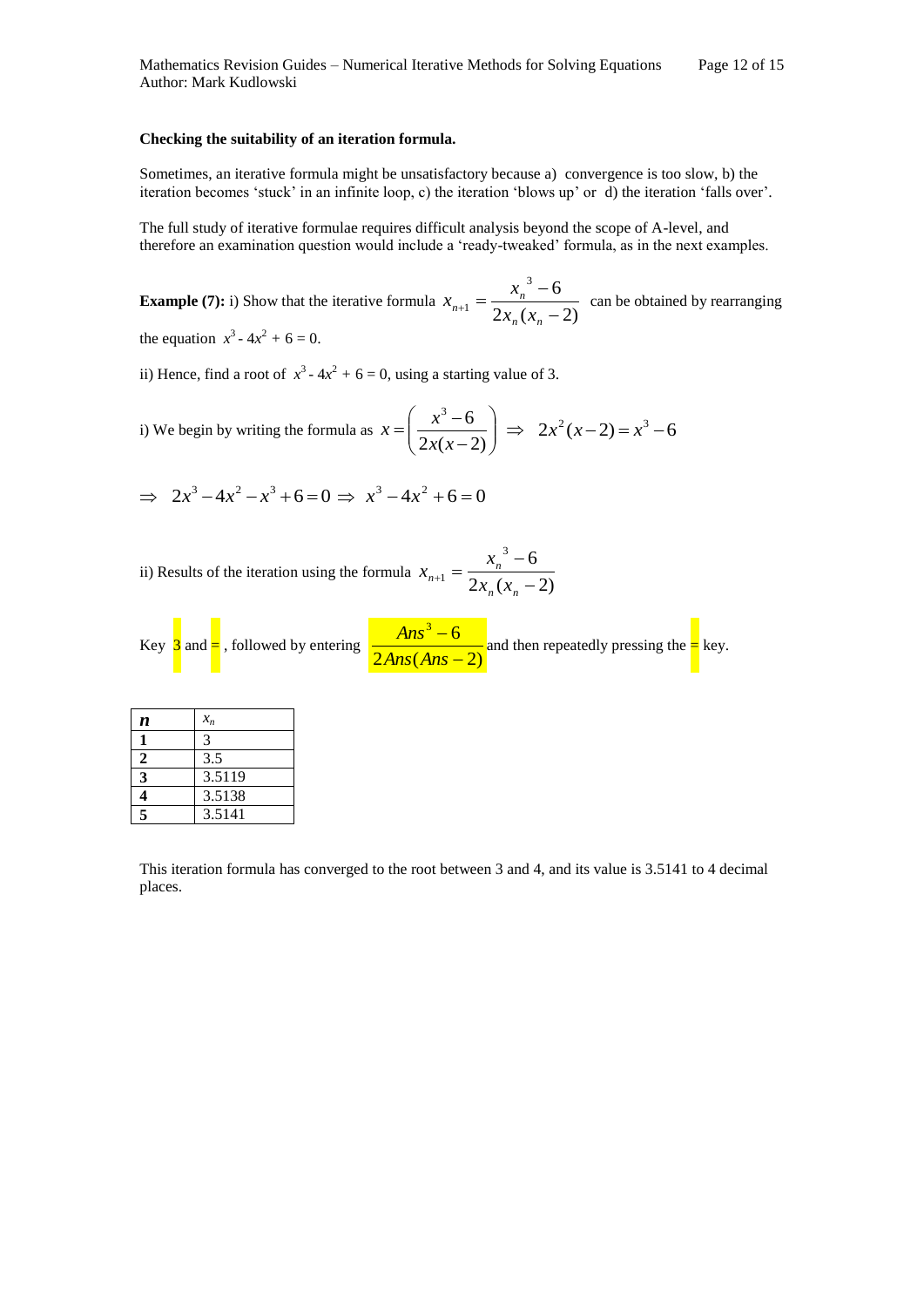**Example (8a):** i) Show that the iterative formula  $x_{n+1} = \frac{1}{2} \sqrt{x_n^3 + 6}$ 2  $x_{n+1} = \frac{1}{2} \sqrt{x_n^3 + 6}$  can also be obtained by rearranging the equation  $x^3 - 4x^2 + 6 = 0$ .

ii) Hence, find a root of  $x^3 - 4x^2 + 6 = 0$ , using a starting value of 2.

i) Rearranging, 
$$
x^3 - 4x^2 + 6 = 0 \implies 4x^2 = x^3 + 6 \implies 2x = \sqrt{x^3 + 6} \implies x = \frac{1}{2}\sqrt{x^3 + 6}
$$

for an iterative formula of 
$$
x_{n+1} = \frac{1}{2} \sqrt{x_n^3 + 6}
$$
.  
Key  $\frac{1}{2}$  and  $=$ , then  $\frac{1}{2} \sqrt{Ans^3 + 6}$  and  $=$  key;

| п | $x_n$  | n                       | $x_n$  | п  | $x_n$  |
|---|--------|-------------------------|--------|----|--------|
|   |        |                         | 1.6206 | 21 | 1.5720 |
|   | 1.8708 |                         |        |    |        |
|   | 1.7712 | 10                      | 1.5756 |    |        |
|   | 1.6997 | $\bullet\bullet\bullet$ |        |    |        |
|   | 1.6516 | 20                      | 1.5720 |    |        |

This iteration formula converges to the root between 1 and 2, and its value is 1.5720 to 4 decimal places, but the convergence is a bit slow.

**Example(8b):** i) Show that the iterative formula  $x_{n+1} = \frac{1}{2} \left| \frac{6}{x^2} + 3x_n - 4 \right|$ Ι  $\lambda$  $\overline{\phantom{a}}$  $\setminus$ ſ  $x_{n+1} = \frac{1}{2} \left( \frac{6}{2} + 3x_n - 4 \right)$ 2 1  $1 - \overline{2}$   $\overline{2} + 3\lambda_n$ *n*  $x_{n+1} = \frac{1}{2} \left( \frac{6}{x_n^2} + 3x \right)$  $x_{n+1} = \frac{1}{2} \left| \frac{0}{2} + 3x_n - 4 \right|$  can be obtained by rearranging the equation  $x^3 - 4x^2 + 6 = 0$ .

ii) Hence, find the root of  $x^3 - 4x^2 + 6 = 0$  lying between 1 and 2, using a starting value of 2. How does this compare to the result from Example (8a) ?

In Example (8a), we used a different iterative formula and obtained a convergence to 1.5720, but the process was rather slow, taking 20 iterations to achieve accuracy to 4 decimal places.

i) We begin with  $x = \frac{1}{2} \left| \frac{6}{2} + 3x - 4 \right|$ J  $\left(\frac{6}{2}+3x-4\right)$  $\setminus$  $=\frac{1}{2} \left( \frac{6}{2} + 3x - 4 \right)$ 2 1  $\frac{y}{2} + 3x$ *x*  $x = \frac{1}{2} \left( \frac{6}{x^2} + 3x - 4 \right) \implies 2x = \frac{6}{x^2} + 3x - 4$ *x x*

$$
\Rightarrow -x = \frac{6}{x^2} - 4 \Rightarrow x = 4 - \frac{6}{x^2} \Rightarrow x^3 = 4x^2 - 6 \Rightarrow x^3 - 4x^2 + 6 = 0
$$

ii) Results: Key  $2$  and  $=$  , then  $\frac{2}{\epsilon}$   $\frac{6}{\epsilon}$   $\frac{6}{\epsilon}$  + 3Ans - 4  $\overline{\phantom{a}}$  $\left(\frac{6}{1^2}+3Ans-4\right)$  $\overline{\mathcal{K}}$  $\frac{6}{1}$  + 3Ans - 4 2 1  $\frac{1}{2} + 3Ans$  $\frac{a}{\sqrt{Ans^2}} + 3Ans - 4$ , followed by repeated clicks of the  $\frac{a}{n}$  key.

| n                        | $x_n$  |
|--------------------------|--------|
|                          | 2      |
| 1                        | 1.75   |
| $\overline{2}$           | 1.6046 |
| 3                        | 1.5721 |
| 4                        | 1.5720 |
| $\overline{\phantom{a}}$ | 1.5720 |

This iterative formula converges to the root of 1.5720 much more rapidly than the iterative formula of 6 2  $x_{n+1} = \frac{1}{2} \sqrt{x_n^3 + 6}$  from Example (8a), which took over 20 iterations.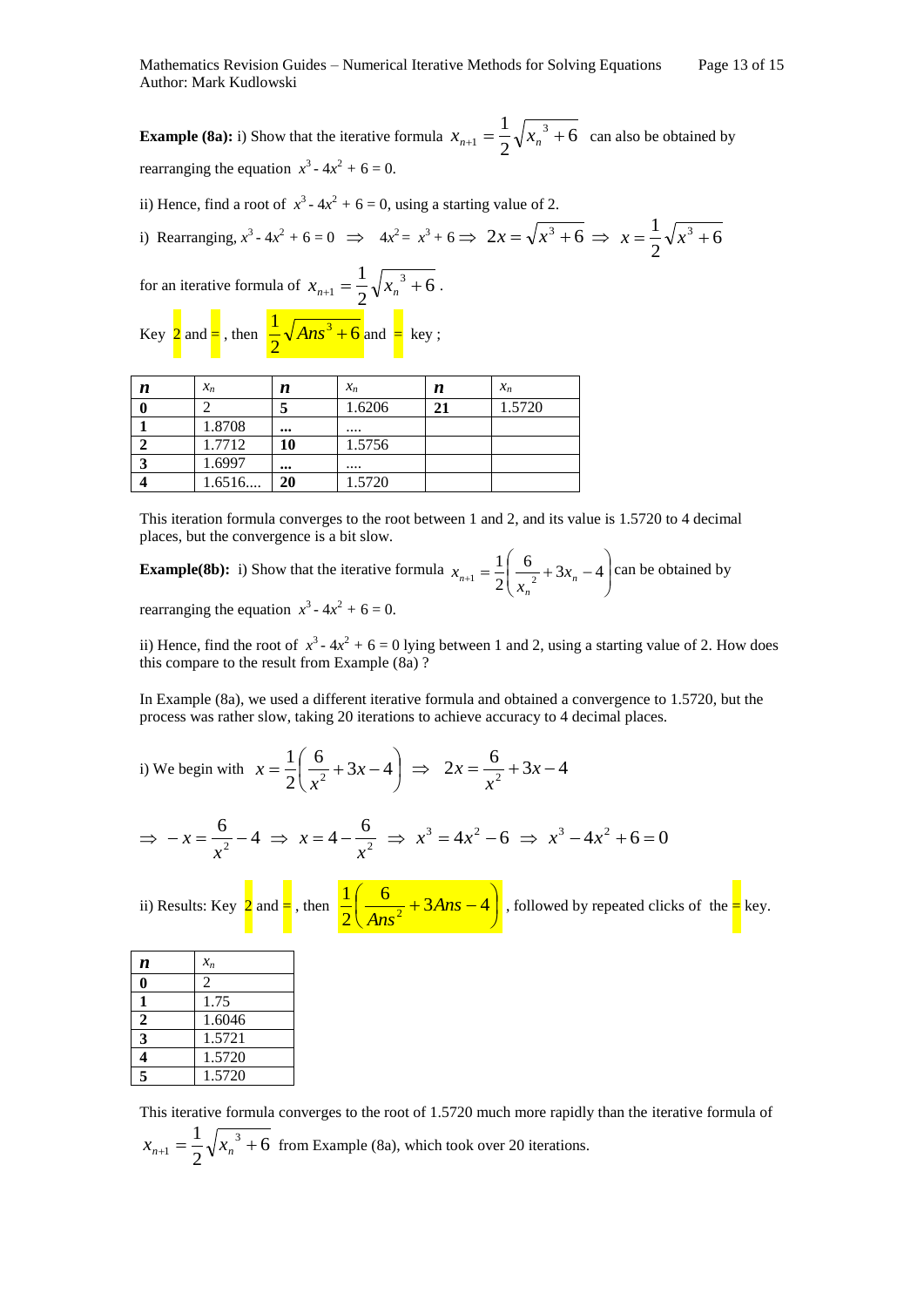**Example(9):** i) Show that the iterative formula  $x_{n+1} = \frac{1}{10} \left(4 - \frac{0}{x^2} + 9x_n\right)$  $\bigg)$  $\setminus$  $\overline{\phantom{a}}$  $\setminus$ ſ  $_{+1} = \frac{1}{10} \left| 4 - \frac{0}{2} + 9x_n \right|$ *n*  $a_{n+1} = \frac{1}{10} \left[ 4 - \frac{6}{2} + 9x \right]$ *x*  $x_{n+1} = \frac{1}{10} \left( 4 - \frac{6}{2} + 9 \right)$ 10 1  $\mathbf{z}_1 = \frac{1}{10} \left[ 4 - \frac{1}{2} + 9x_n \right]$  can be obtained by rearranging the equation  $x^3 - 4x^2 + 6 = 0$ .

ii) Hence, find the negative root of  $x^3 - 4x^2 + 6 = 0$ , using a starting value of -1.

i) We begin by writing the formula as 
$$
x = \frac{1}{10} \left( 4 - \frac{6}{x^2} + 9x \right) \implies 10x = 4 - \frac{6}{x^2} + 9x
$$

$$
\Rightarrow x = 4 - \frac{6}{x^2} \Rightarrow x^3 = 4x^2 - 6 \Rightarrow x^3 - 4x^2 + 6 = 0
$$

ii) The results of the formula iteration are as follows:

Key 
$$
-1
$$
 and  $=$ , then  $\frac{1}{10} \left(4 - \frac{6}{Ans^2} + 9Ans\right)$ , then  $=$  (repeat).

| n | $x_n$     |
|---|-----------|
|   |           |
|   | -1.1      |
| 2 | $-1.0859$ |
| 3 | $-1.0861$ |
|   | -1.0861   |

The negative root of  $x^3 - 4x^2 + 6 = 0 = -1.0861$  to 4 decimal places.